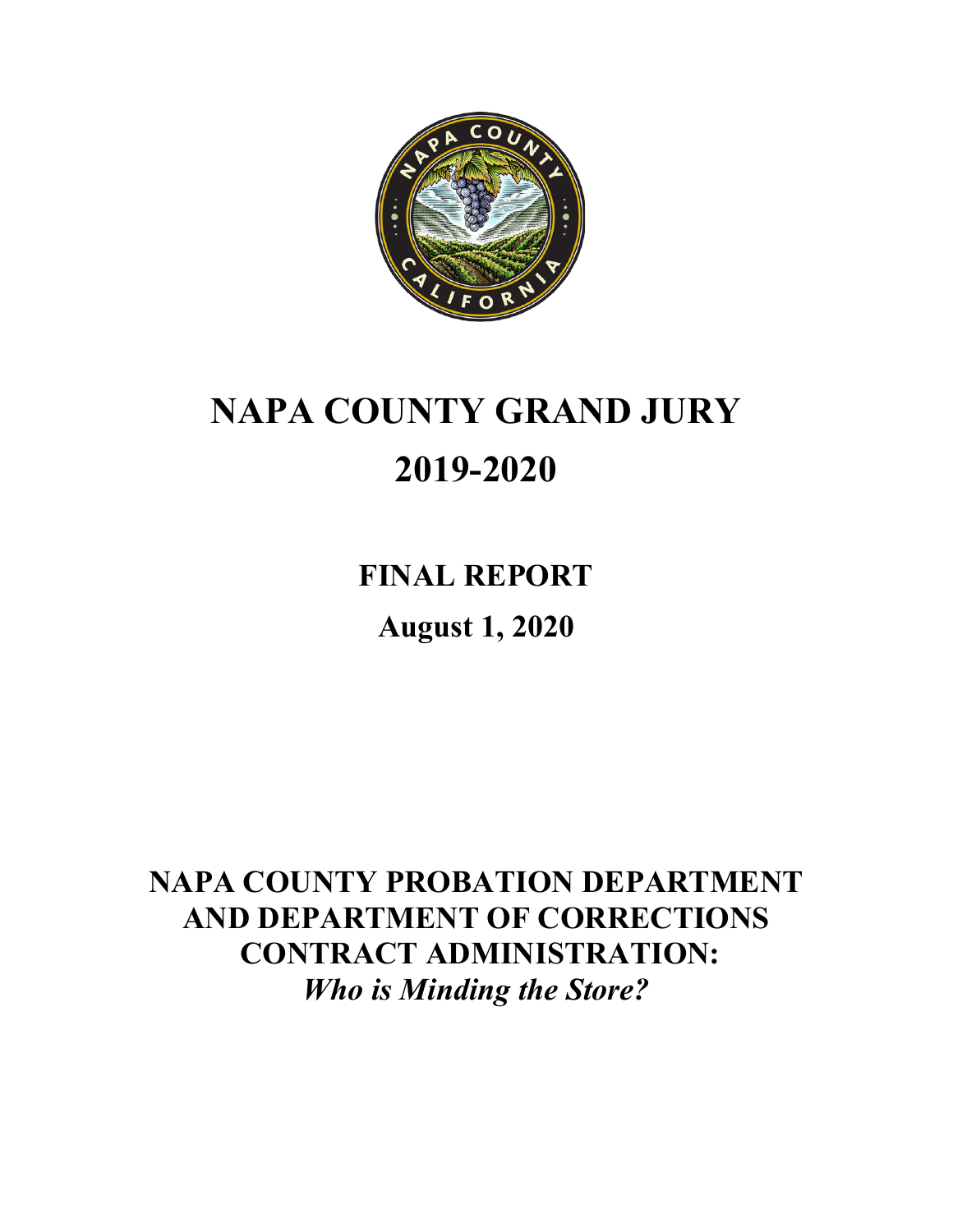## **NAPA COUNTY PROBATION DEPARTMENT AND DEPARTMENT OF CORRECTIONS CONTRACT ADMINISTRATION** *Who is Minding the Store?*

August 1, 2020

#### **SUMMARY**

The Napa County Department of Corrections (NCDC) and Napa County Probation Department (NCPD) are responsible for ensuring the health services mandated by Title 15, Minimum Standards for Local Detention Facilities and Title 15, Minimum Standards for Juvenile Facilities (Title [1](#page-1-0)5).<sup>1</sup> To satisfy that mandate, the Napa County Board of Supervisors (BOS) entered into Professional Services Agreement Number 1902018 (Wellpath Agreement) with the California Forensic Medical Group (CFMG). Exhibits "A" and "B" to the Wellpath Agreement call for the preparation and retention of numerous written records relating to the health services provided at Napa County Jail (NCJ) and Napa County Juvenile Hall (NCJH).

The 2019-2020 Napa County Grand Jury (Jury) requested an opportunity to examine the Wellpath administrative documents related to healthcare. The Jury found that most of the documents required by the Wellpath Agreement were not initially in the possession of either the NCDC or the NCPD and appear to have never been requested from Wellpath. The absence of this documentation led the Jury to wonder how these two departments could determine if Wellpath was performing the services for which it was being paid. Further investigation disclosed payment procedures identified in the Wellpath Agreement and the Napa County Auditor-Controller's Office accounts payable procedure were not being followed and apparently were not fully understood by individuals responsible for carrying out these procedures. The failure of the NCDC and NCPD to have the Wellpath documentation in their possession and the questionable handling of Wellpath invoices raises serious concerns as to the administration of the Wellpath Agreement.

This report does not address the medical care provided to detainees in Juvenile Hall or those incarcerated in the County Jail.

#### **GLOSSARY**

BOS: Napa County Board of Supervisors

BSCC: State of California Board of State and Community Corrections

CFMG: California Forensic Medical Group, Inc.

CQI: Continuous Quality Improvement Program

HSA: Health Services Administrator

HHSA: Napa County Health and Human Services Agency

NCJ: Napa County Jail

NCJH: Napa County Juvenile Hall

NCDC: Napa County Department of Corrections

NCPD: Napa County Probation Department

<span id="page-1-0"></span><sup>1</sup> <http://www.bscc.ca.gov/wp-content/uploads/Adult> and Juvenile, Titles-15-Effect-4-1-17.pdf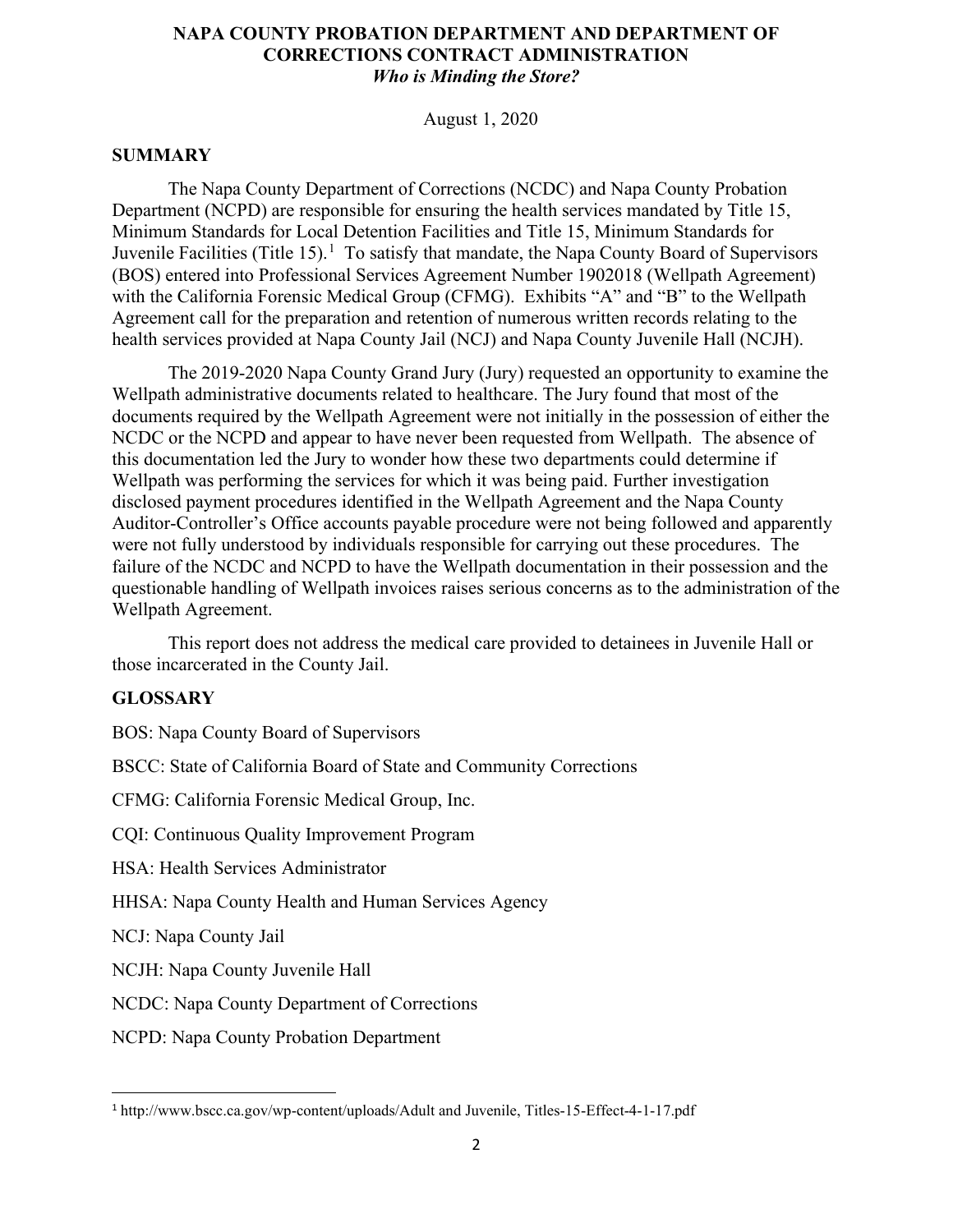QMC: Quarterly Quality Management Committee

QMP: Quality Management Plan

RHA: Responsible Health Authority

TITLE 15: Minimum Standards for Local Detention Facilities, Crime Prevention and Corrections, Division 1, Chapter 1, Subchapters 4 and 5

Wellpath Agreement: Napa County Agreement No. 1902018, Professional Services Agreement, entered into between Napa County and California Forensic Medical Group

# **METHODOLOGY**

During its inquiry, the Jury

- 1. Conducted a tour of the Napa County Detention Facilities, both the Jail and Juvenile Hall
- 2. Conducted ten individual interviews of the following:
	- Two members of the NCPD Administration
	- Napa County Director of Corrections
	- Two members of the NCDC Administration
	- One member of HHSA
	- Three medical personnel
- 3. Reviewed the following documents:
	- Title 15, Minimum Standard for Local Detention Facilities
	- Title 15, Minimum Standards for Juvenile Facilities
	- Wellpath Policies and Procedures Manual, Napa County California Adult
	- Wellpath Policies and Procedure Manual, Napa County California Juvenile Hall
	- Professional Services Agreement between California Forensic Medical Group and Napa County
	- NCJ Policy and Procedure Manual
	- NCJH Policy and Procedure Manual
	- Standards and Training for Corrections Program (STC) Course Certification Information
	- Standards and Training for Corrections Program (STC) Annual Course Roster November 6-8, 2018

# **BACKGROUND**

The Napa County Grand Jury is required by the California Penal Code to "inquire into the condition and management of the public prisons within the county." During this inquiry, the Jury learned that the County is required to provide medical and mental health care for the Juvenile Hall detainees and those incarcerated in the Napa County Jail. This care is provided by means of a Professional Services Agreement with CFMG.<sup>[2](#page-2-0)</sup> The initial base fee (January 2019) was \$3,156,309 per year. This fee is increased annually beginning July 1, 2019, based on Bureau of Labor Statistics data.

The Jury investigated the County's administration of the Wellpath Agreement.

# **DISCUSSION**

<span id="page-2-0"></span><sup>2</sup> This Agreement is a continuation of an earlier agreement between the County and CFMG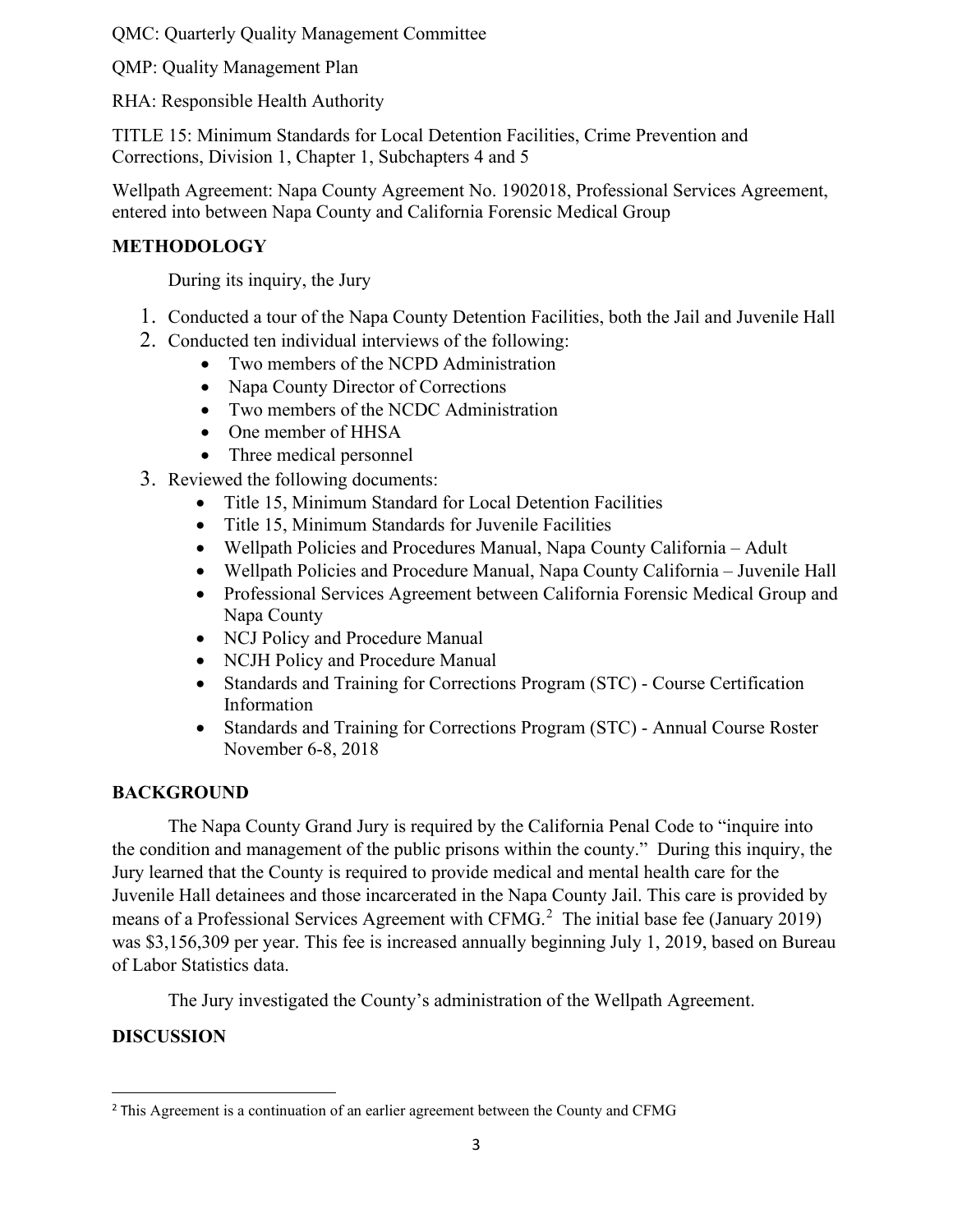The County of Napa entered into a Professional Services Agreement with CFMG (Wellpath) effective January 1, 2019, "in order to provide health care services to inmates in custody of the Napa County Department of Corrections and wards housed in the Juvenile Justice Facility." The Scope of Work required of Wellpath is detailed in Exhibits A and B of the Wellpath Agreement.

Exhibit A of the Wellpath Agreement contains 27 sections defining the services to be provided by Wellpath. The Jury lacked the time and resources to investigate all 27 sections and elected to concentrate on the below listed four sections which did not involve any patient specific medical information. The remaining 23 sections of the Scope of Work were not investigated by the Jury.

- Procedures Manual
- Quality Management Program
- Health Care Staff Procedures (Adult and Juvenile Facilities)
- Basic Training for Corrections Personnel (Adult & Juvenile Facilities)

Beginning with verbal requests for documentation from County employees appearing as witnesses before the Jury during the fall of 2019, virtually none of the items requested were provided. In February of 2020 the Jury requested in writing general documentation relating to the four areas identified above,<sup>[3](#page-3-0)</sup> and in March of 2020 the following specific documents were requested: [4](#page-3-1)

- Policy and Procedures Manual with requisite declaration page indicating review/approval.
- Annual record of review and approval of all policies and procedures.
- Quarterly Medical Administrative Committee meeting minutes (4).
- Monthly health care staff meeting minutes (12).
- Records of quality improvement emergency drills
- Monthly statistical reports of health care services (12).
- Continuous Quality Improvement (CQI) Program details.
- CQI quarterly meeting minutes/summaries (4).
- Process and/or Outcome Quality Improvement Studies (minimum of one per year).
- Outcome Quality Improvement studies.
- Annual Calendar of Quality Improvement studies.
- Minimum thresholds for site-specific issues or problems to be studied
- Random sampling procedures for audits
- Annual review of effectiveness of the CQI program.
- Contractor and Corrections Department personnel training records.

 The Jury experienced a significant delay in obtaining any of these documents, most of which were not obtained until May of 2020. The Jury acknowledges that NCDC was dealing with the Covid-19 pandemic when the written request was received.

It became apparent to the Jury that neither the NCDC nor NCPD held copies of the administrative documents which Wellpath was required to prepare under the terms of the Wellpath Agreement except for outdated Policy and Procedure Manuals. Because of the Jury's requests to the County, on April 29, 2020, Wellpath provided the County a few of the documents (see Enclosure (1)). There is no indication that either NCDC or NCPD adequately monitored

<span id="page-3-0"></span><sup>3</sup> Grand Jury letter Ser: 1920-064 dated February 24, 2020

<span id="page-3-1"></span><sup>4</sup> Grand Jury letter Ser: 1920-066 dated March 12, 2020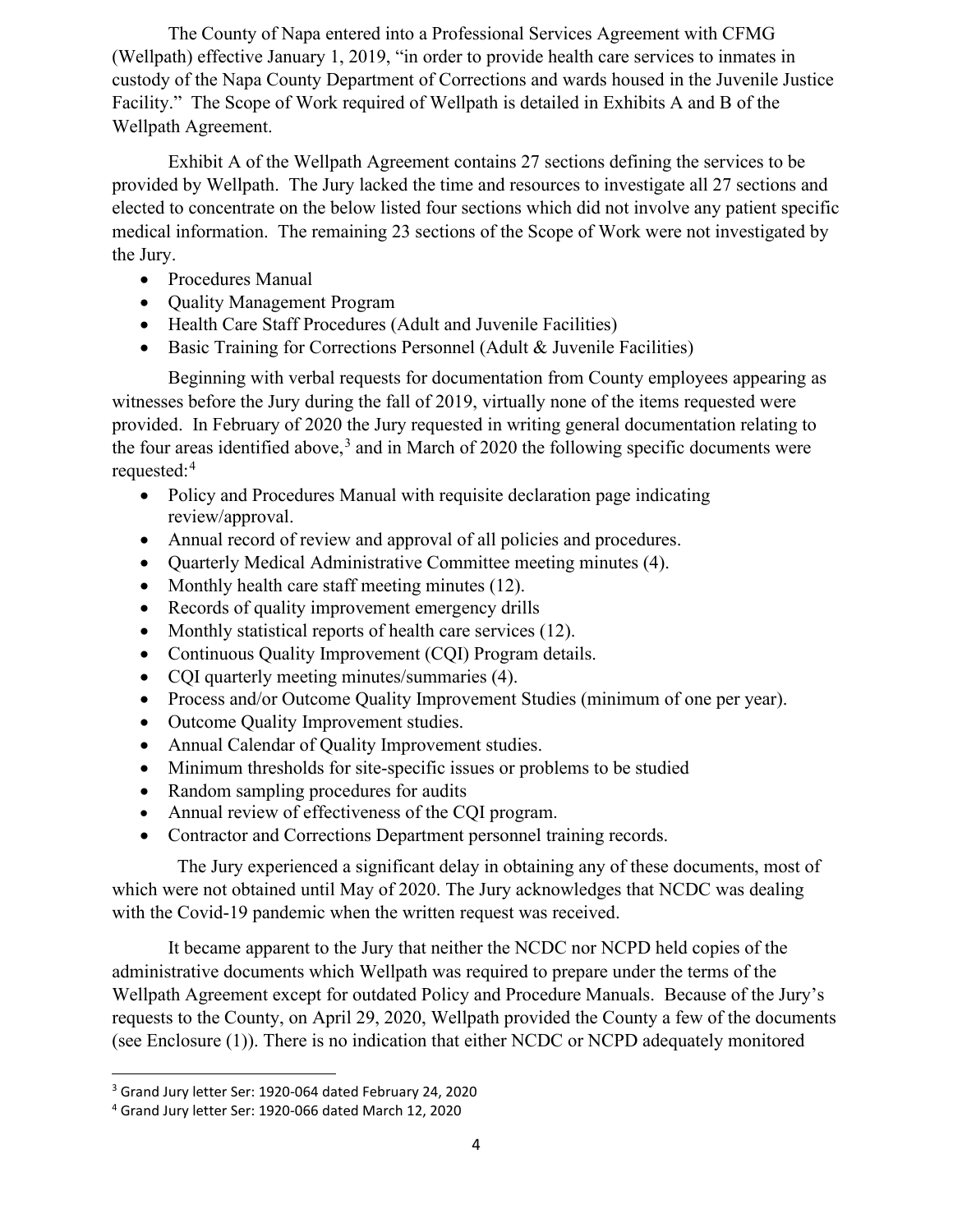Wellpath's performance in the preparation of required administrative documents. Since the Contractor's documents were not obtained by NCDC or NCPD for examination until April of 2020, the Jury questioned how these agencies could had confirmed that the goods or services had been received prior to that date as required by the Napa County Auditor-Controller's Office as a prerequisite for payment of invoices.

The following paragraphs detail some of the deficiencies identified by the Jury in course of its investigation. Please note that the Jury limited its documentation request to calendar year 2019.

Procedures Manual, Wellpath Agreement Exhibit "A" Items 1:

Section 1.1.a of Appendix "A" requires the development and maintenance of Procedures Manuals for both Adult and Juvenile facilities and invokes the requirements of BSCC Title 15. Section 1.1.c. of Exhibit "A" specifies:

Contractor shall review each policy, procedure, and program at least yearly with input from County staff and revise as necessary. The review process and any revisions should be presented at the first quarterly Quality Management Committee Meeting.

It was not until July of 2020 that NCDC and NCPD were able to produce documentation that the procedures had been reviewed and approved on June 3, 2019. The annual review for 2020 is overdue.

Quality Management Program/Health Service Audits (Adult and Juvenile Facilities), Wellpath Agreement Exhibit "A" item 3:

Section 3.a. of Appendix "A" requires the implementation of a comprehensive Quality Management Plan. Section 3.b. states the "Contractor shall assess the quality and adequacy of health and pharmaceutical services annually and provide an annual written report to the County. Section 3.c. requires a monthly statistical report on monthly activities. Section 4.d. specifies that the "Contractor shall hold quarterly Quality Management Committee Meetings consisting of Contractor and County staff…." Wellpath procedures require that meeting minutes be documented and disseminated to attendees.

The Jury anticipated that NCDC and NCPD would be able to provide 24 monthly statistical reports for calendar year 2019 (12 each from NCDC and NCPD). The required data is specified in Wellpath Procedure A04. Instead, the Jury received a single NCDC summary report for 2019.

Meeting minutes are documented, and attendees are permitted to see, but not retain, copies of the minutes. This policy is defended based on an undefined legal confidentiality. Witnesses confirmed that these minutes do not contain any patient specific personal or medical information. The Jury has not been provided with a definition of the "legal confidentiality" concerns.

Some additional Quality Management documentation requested by the Jury was defined by Wellpath as part of its Continuous Quality Control (CQI) program. Wellpath objected to providing documentation related to the CQI Program.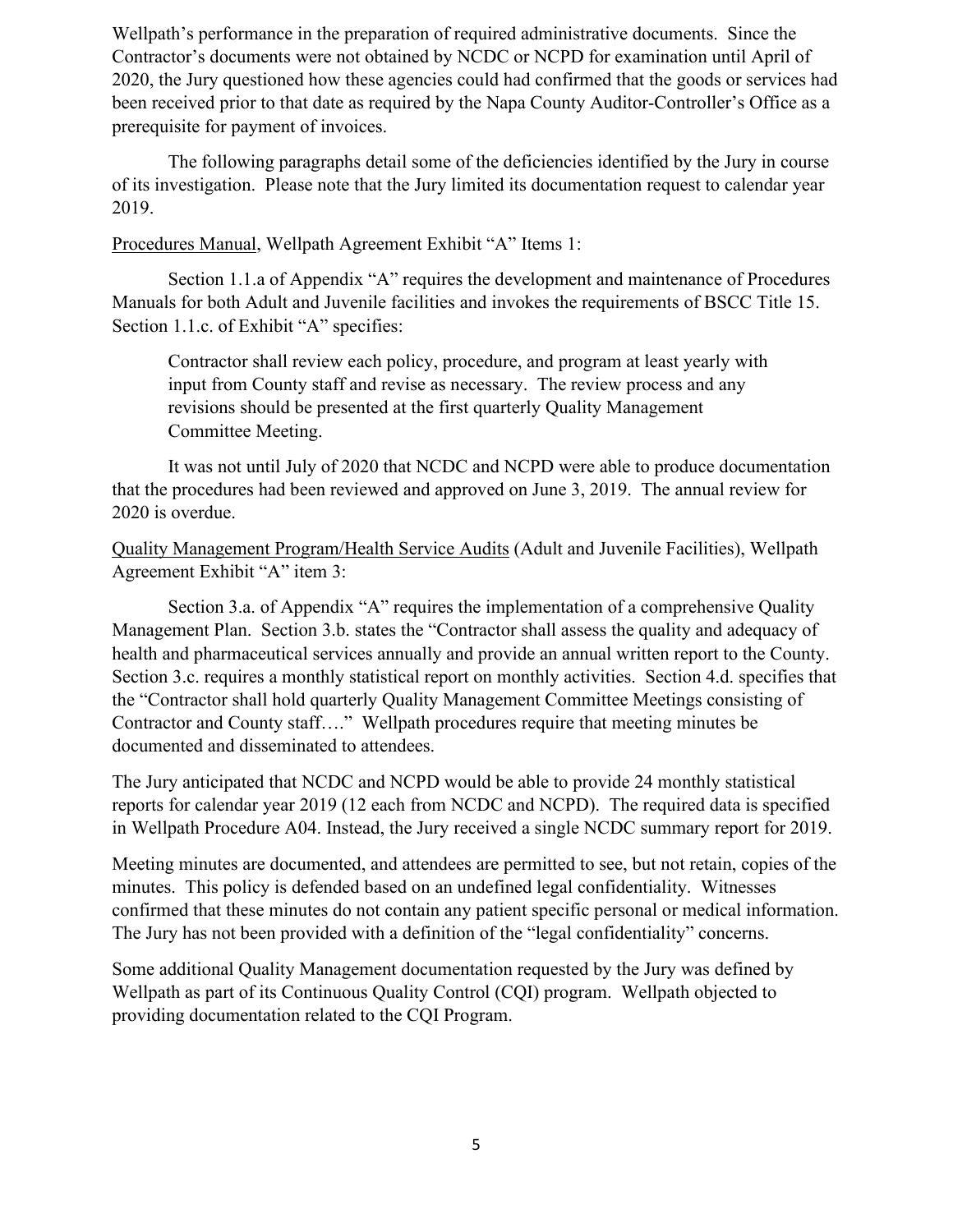## Documentation Withheld by Wellpath:

Term 21 of the Wellpath Agreement reads as follows:

COUNTY, any federal or state grantor agency funding all or part of the compensation payable hereunder, the State Controller, the Comptroller General of the United States, or duly authorized representatives of any of the above, shall have access to any books, documents, papers and records of Contractor which are directly pertinent to the subject matter of this Agreement for the purposes of making audit, examination, excerpts and transcriptions. Except where longer retention is required by any federal or state law, CONTRACTOR shall maintain all required records for at least seven (7) years after COUNTY makes final payment for any of the work authorized hereunder and all pending matters are closed, whichever is later.

Despite signing the Wellpath Agreement containing Term 21 above, in a letter to the Jury, [5](#page-5-0) Wellpath asserts:

"Since even employees of Napa County do not qualify as workforce members under the Patient Safety Act in certain instances, and the requested documentation is not shared with anyone outside of the Workforce, it would breach confidentiality of the Patient Safety Work Product to allow anyone other than Wellpath to receive or maintain copies of Work Product."

If NCDC and NCPD knew that there was documentation which they would not be permitted to see, at the very least they should have required that Wellpath provide written certification that the documentation has been prepared. Unfortunately, having apparently never requested to see this contractually required data, neither NCDC nor NCPD were aware of its existence. Neither NCDC or NCPD are able to provide verifiable evidence that Wellpath has prepared and maintained documents required by Exhibit "A" Item 3.a. for those items which Wellpath has chosen to define as "Patient Safety activity work products" under the provisions of 42 U.S.C.A. 299b

Health Care Staff Procedures (Adult and Juvenile Facilities), Wellpath Agreement Exhibit "A" item 4:

Section 1.4.c. of Appendix "A" requires the following:

Procedures shall be in writing, and reviewed and updated at least annually. Each document will bear the date of the most recent review or revision and signatures of the reviewers. A declaration paragraph at the beginning of the manual will outline the fact that the entire manual has been reviewed and approved and followed by the proper signatures.

In July 2020 it was determined by the County that the Health Care Staff Procedures Manual described did not exist as a separate entity but had been combined with the Policy and Procedure Manual, as described above, by Wellpath. The Jury does not take exception to the fact that the two sets of procedures were combined into a single manual. However, once again the County was unaware of this combining of manuals until attempting to respond to the Jury's

<span id="page-5-0"></span><sup>5</sup> Wellpath letter addressed to the Napa County Grand Jury, Re: Confidentiality of Wellpath Documents, dated April 29, 2020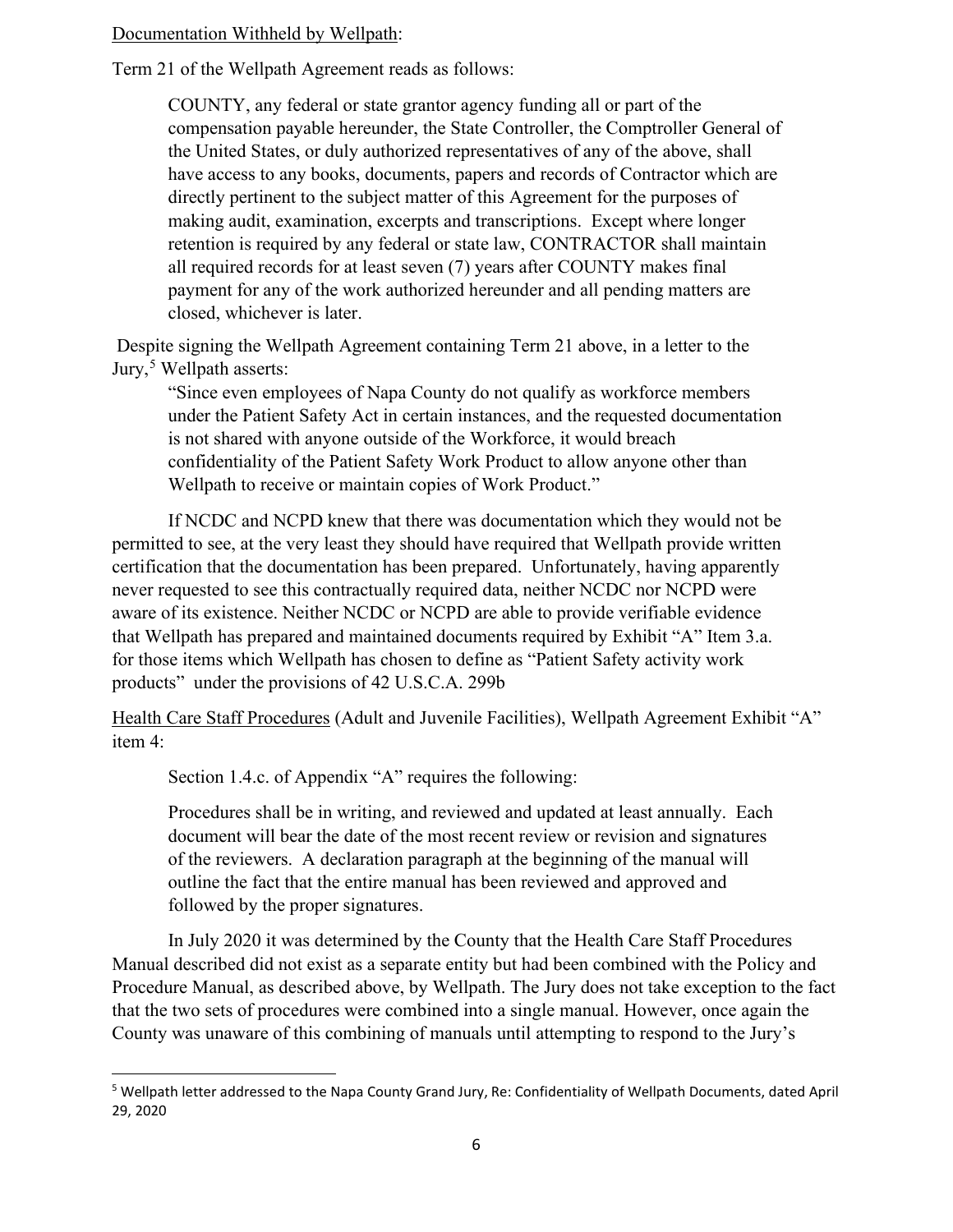documentation request. The June 3, 2019, certification documents noted above also apply to the Health Care Staff Procedures and are therefore also overdue.

Basic Training for Correction Personnel (Adult and Juvenile Facilities), Wellpath Agreement Exhibit "A" Items 1.14:

Nine items were provided in response to the Jury's request for Wellpath training documents specified in Section 1.14 of Appendix "A." One document was a course outline prepared in 2018, the remaining eight documents were class attendance records. The course outline was prepared by the Department of Corrections, not Wellpath. No Wellpath course outlines were provided. Three of the attendance documents were dated in 2015, four in 2018, and one in 2020. None of the documents were dated in 2019. This training documentation submittal was wholly unresponsive to the Jury's request. Neither NCDC nor NCPD provided verifiable evidence that any contractually required training was provided by Wellpath during calendar year 2019, nor any indication that the County had addressed this discrepancy.

## Data Response Summary

The County's response to the documentation requested is shown in Enclosure (1). As noted in Enclosure (1) the County simply noted that in many cases neither NCDC nor NCPD had any documents responsive to the Jury's request (i.e., they had never been obtained from Wellpath). In response to the Jury's request (but not as the result of an NCDC or NCPD administrative inquiry) Wellpath did ultimately provide an explanation as to why some of the documentation was not available.

For those items identified by "Note 2," Table 2 of Enclosure (1), neither NCDC nor NCPD has provided verifiable evidence that the items have been prepared. For those items identified as "Provided" in Table 2, the documents came into the possession of the County for the first time on April 29, 2020, [6](#page-6-0) and only in response to the Jury's request. Neither NCDC nor NCPD appear to have made an adequate effort to verify that Wellpath is complying with the administrative terms of the Wellpath Agreement.

# Contractor Audit

As noted above, the Jury concentrated on only four of the twenty-seven sections of the Scope of Work defining the services to be provided by Wellpath (i.e., 15%). In each of the four areas, the Jury identified deficiencies in the documentation provided. Given the number and significance of the deficiencies identified in this small sampling, the Jury believes that the County should audit in detail Wellpath's performance under the Wellpath Agreement. The citizens of Napa County who pay more than three million dollars/year for these services deserve assurance that they are receiving full value.

<span id="page-6-0"></span><sup>6</sup> Napa County Office of County Counsel email, RE: Grand Jury Document Request, dated 5/11/2020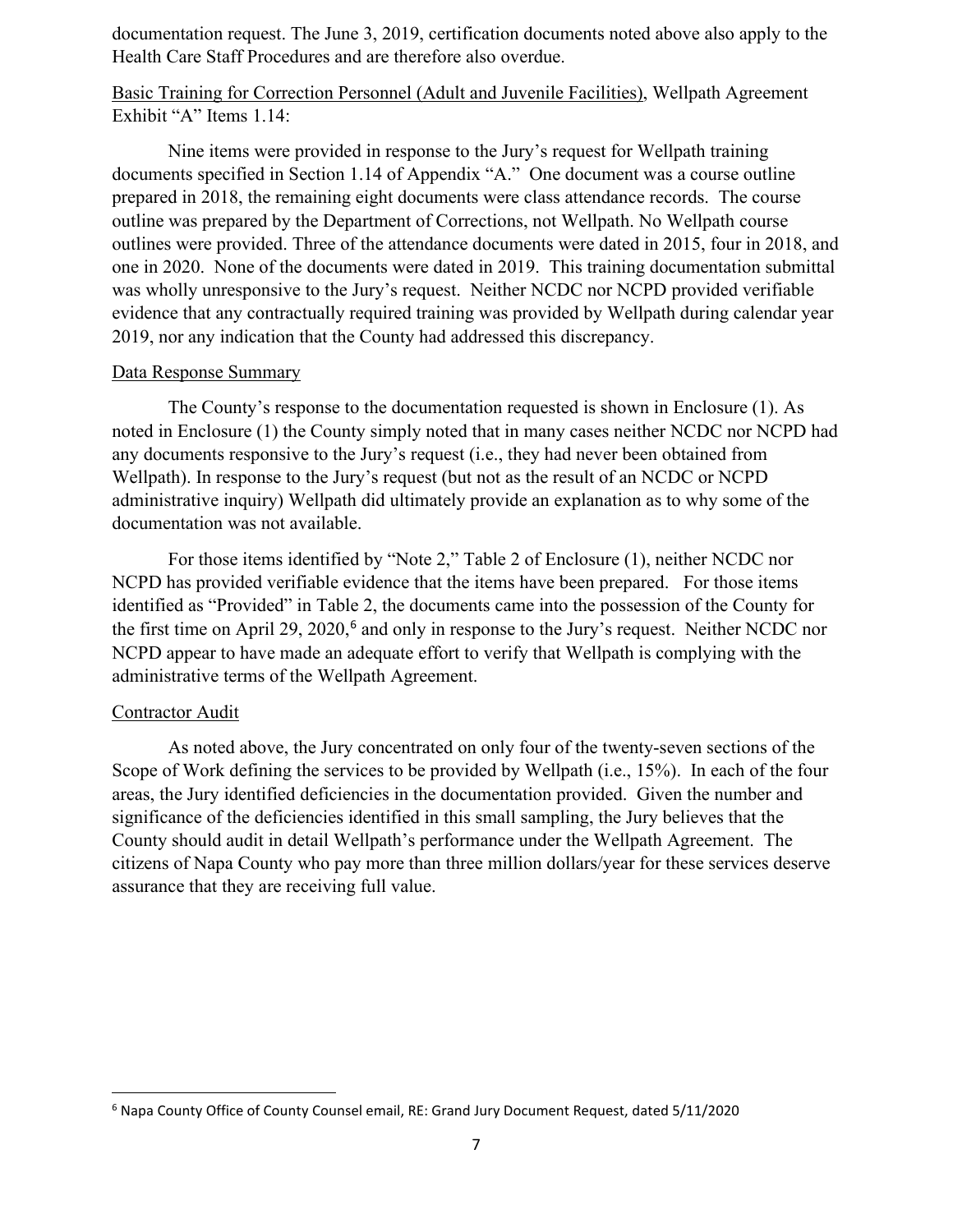## **Documents Not Examined**

The below listed documents are a subset of those provided to the County by Wellpath on April 27, 2020.

- COI quarterly meeting minutes/summaries (4).
- Process and/or Outcome Quality Improvement Studies (minimum of one per year).
- Outcome Quality Improvement studies.
- Annual Calendar of Quality Improvement studies.

The Jury has not been afforded the ability to examine these documents for the reason noted below:

NCDC and Probation, working with Wellpath, their contracted medical services provider, have searched for and collected the documents responsive to each request to the extent such documents exist. During that process, Wellpath asserted some confidentiality and privilege objections to the Departments release of a subset of responsive document to the Grand Jury. The Department themselves do not object to providing you with all of the documents you have requested, but in light of these third-party objections, the Department will hold the documents that Wellpath asserts cannot be disclosed until the Grand Jury notifies the Department that Wellpath's objections have been resolved.

The Jury chose not to enter an undefined, third-party, confidentiality agreement with the County's contractor. These documents are held by the County. Neither NCDC nor NCPD have disputed the Jury's classification of these records as "public documents."

## **Wellpath Invoices**

## Submission of Wellpath Invoices

The Wellpath Agreement contains the following provision: "CONTRACTOR shall submit invoices *not more often than quarterly* [emphasis added] to the Director of Corrections for Napa County Department of Corrections and Chief Probation Officer for Juvenile Hall…." This requirement is prudent in that it reduces the administrative burden on the County for the handling of invoices and also is advantageous for taxpayers with respect to the time value of money (TVM).<sup>[7](#page-7-0)</sup> However, Wellpath submits invoices to the County monthly, the invoices are approved by the NCDC and NCPD monthly, and paid by the Auditor-Controller's Office monthly.

Section 4 of the Wellpath Agreement is entitled: Method of Payment. Although not explicitly stated, the Wellpath Agreement is apparently a "Fixed Price" contract (Section 3(a) Compensation). The Wellpath Agreement states:

If the Agreement provides for a fixed price, and CONTRACTOR presents interim invoices, CONTRACTOR must state the percentage of work completed, which must be verified by COUNTY, i.e., 35% design, 95% design, draft report, et cetera, at which time CONTRACTOR shall be paid the equivalent percentage of the fixed price.

<span id="page-7-0"></span><sup>&</sup>lt;sup>7</sup> The time value of money (TVM) is the concept that money you have now is worth more than the identical sum in the future due to its potential earning capacity**.**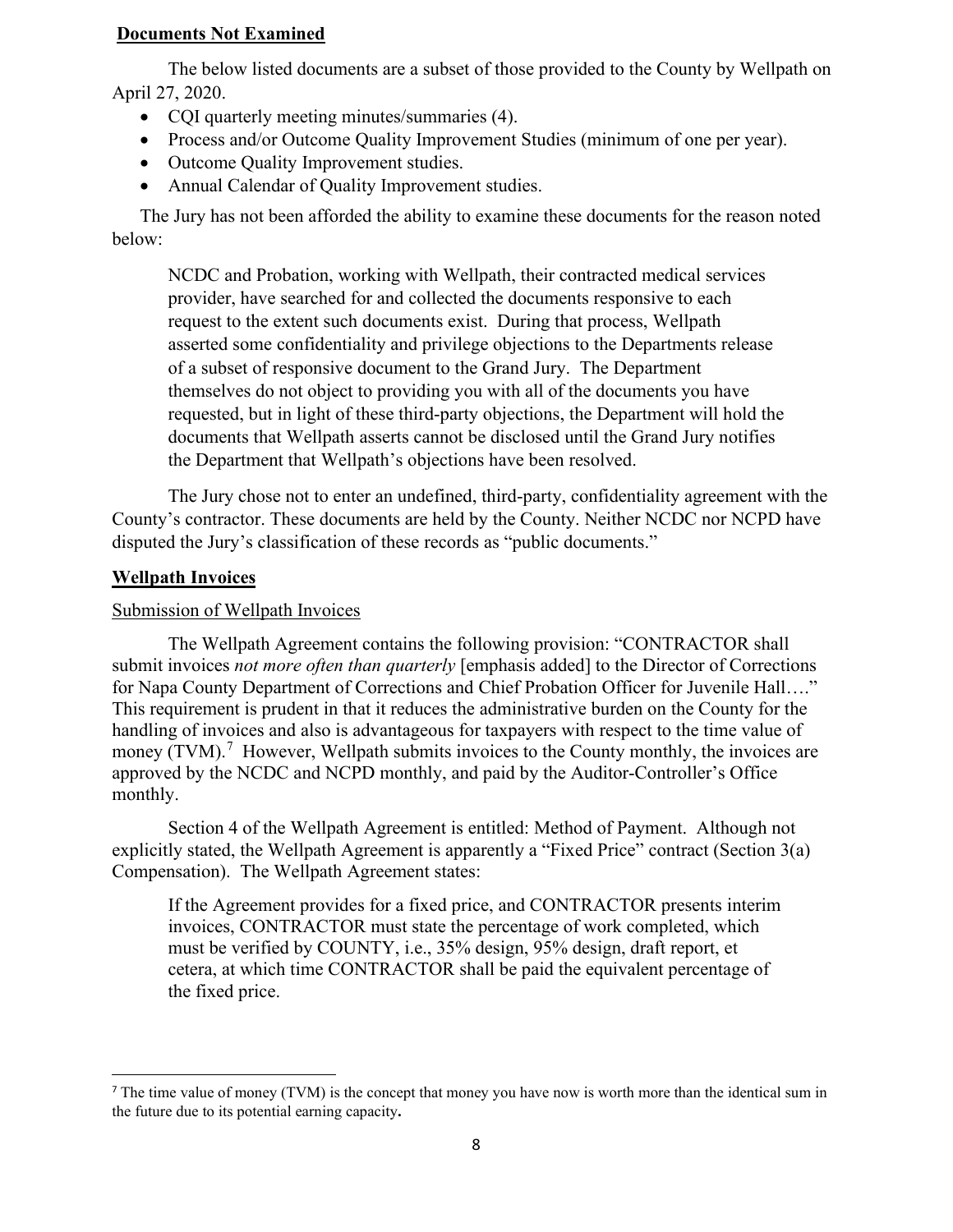The Jury was advised that this provision is not followed. Wellpath does not state the percentage of work completed. Neither NCDC nor NCPD verify that the goods and services have been provided.

#### Contractual Confirmation That Goods or Services Have Been Received

The Napa County Auditor-Controller's Office has a recommended Procedure entitled: Accounts Payable Procedures for Departments. Under the detailed procedures, the individual with approval authority is to "*Confirm that the goods or services have been received*;" [emphasis added]. The Jury was advised that in the case of the Wellpath Agreement, this confirmation was limited to verifying that the monthly amount invoiced by Wellpath was consistent with the County's budgeted amount. There was no evidence that any attempt was made to verify that the goods or services had been provided.

Exhibit A invokes the California Government Code Section 7550 requiring that "each document or report prepared by CONTRACTOR for or under the direction of COUNTY pursuant to this Agreement shall contain the numbers and dollar amounts of the Agreement and all subcontractors under the Agreement relating to the preparation of the document or written report…." The Jury could find no evidence that this provision is enforced.

#### **One Size Fits All**

The Jury was disturbed by the County's failure to enforce various provisions of the Wellpath Agreement ranging from maintenance of records, to work product verification, to invoicing policies. One County employee offered a possible explanation for these apparent irregularities: "The County has one standard professional services agreement which is applied to a variety of contracting needs and not all the provisions specified in the agreement are applicable to every situation." Based on the Jury's investigation the "one size fits all" explanation appears highly probable, but unacceptable. For example, the Jury wonders why the County would sign a Professional Services Agreement with Wellpath containing the existing Term 21 (Access to Records) when both parties knew (or should have known) that there are documents which "are directly pertinent to the subject matter" of the agreement but which Wellpath does not permit County employees to view. Contract provisions that cannot (or will not) be enforced are worse than useless. The disbursement of public monies requires due diligence at all levels of administration.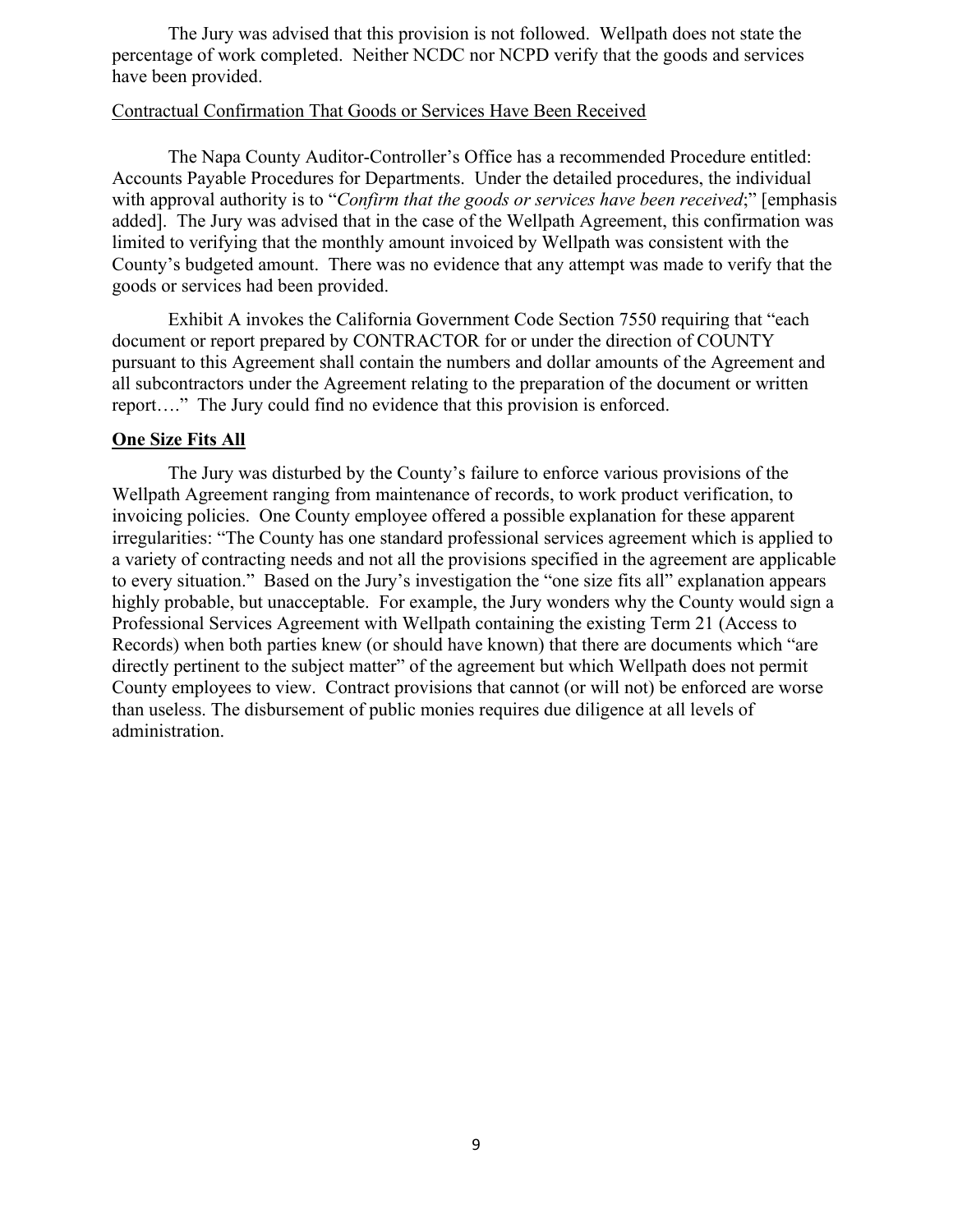## **FINDINGS**

- F1. Neither NCDC nor NCPD provided verifiable documentation that the required annual Wellpath/County reviews and approvals of the Procedures Manual have been conducted after June 3, 2019, indicating inadequate monitoring of Wellpath's administrative performance.
- F2. Neither NCDC nor NCPD provided verifiable documentation that any contractually required training was provided by Wellpath during calendar year 2019 indicating inadequate monitoring of Wellpath's performance.
- F3. Neither NCDC nor NCPD are able to provide verifiable documentation that Wellpath has prepared and maintained documents required by Exhibit "A" Item 3.a. for those items which Wellpath has chosen to define as "Patient Safety activity work products" under the provision of 42 U.S.C.A. 299b, indicating inadequate monitoring of Wellpath's performance.
- F4. Neither NCDC nor NCPD provided verifiable evidence that the items annotated as "The Department does not have any documents responsive to this request." in Enclosure (1), Table 2, have been produced, indicating inadequate monitoring of Wellpath's performance.
- F5. The County has public documents within its custody which it is withholding from examination by the Jury based on objections from Wellpath.
- F6. The Jury identified a significant number of administrative deficiencies in a limited sampling of Wellpath's work indicating inadequate monitoring of Wellpath's performance.
- F7. Not all the Wellpath Agreement Terms or Appendix "A" Scope of Work Items are uniformly administered, indicating inadequate monitoring of Wellpath's performance.
- F8. The Napa County Department of Corrections and Napa County Probation Departments approve Wellpath invoices based solely on the basis that a submitted claim agrees with the budgeted amount, not by verification of work performed. The taxpayers of Napa County are billed more than 3 million dollars a year based on this limited information.
- F9. The Wellpath Agreement calls for quarterly submittal of invoices, but the County accepts monthly submittals adding to the cost of administering the Agreement.

# **THE GRAND JURY RECOMMENDS**:

- R1. NCDC and NCPD require Wellpath to maintain the Procedures Manual in accordance with the provisions of the BSC Title 15 and the Wellpath Agreement. This action to be completed by December 31, 2020, and thereafter for the term of the Agreement.
- R2. NCDC and NCPD require Wellpath to provide training for Probation and Correctional Personnel in accordance with the provisions of the Wellpath Agreement. This action to be completed by December 31, 2020, and annually thereafter.
- R3. NCDC and NCPD require Wellpath to certify the preparation of "Patient Safety activity work products." This action to be completed by December 31, 2020, and annually thereafter.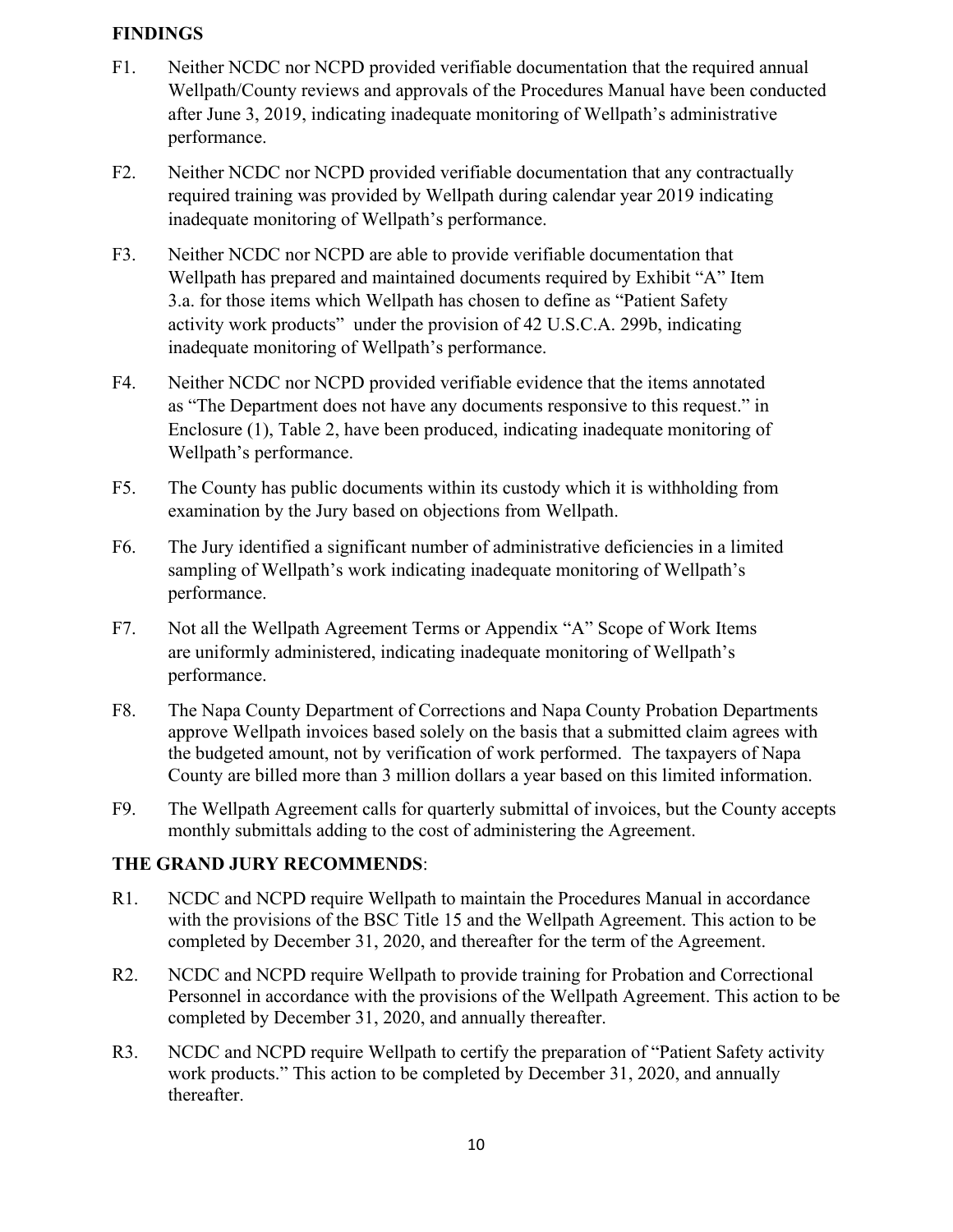- R4. NCDC and NCPD are to establish the existence of those items required by the Wellpath Agreement, but which are not held by the County, to be verified by June 30, 2021.
- R5. The Napa County Board of Supervisors institute a one-time audit of Wellpath's compliance with the Scope of Work contained in the Wellpath Agreement. This audit to be independent of the NCDC and NCPD, and to include a physician with contract administration experience. This audit to be completed no later than June 30, 2021.
- R6. The Napa County Auditor-Controller, the Departments of Corrections and Probation, County Counsel, and County Executive Officer are to review the provisions of the Wellpath Agreement, including Exhibits "A" and "B," and institute the appropriate Services Agreement amendments or modifications, as provided for in the Agreement, necessary to reflect the actual contract requirements. This action to be completed by December 31, 2020.
- R7. The Napa County Auditor-Controller, together with the Departments of Correction and Probation, is to establish clearly defined criteria for the confirmation that goods or services have been received from Wellpath. These criteria are to be put in place by December 31, 2020.
- R8. The County of Napa should not accept Wellpath invoices submitted more frequently than quarterly. This policy to be implemented by the second quarter of fiscal year 2020-2021.

# **REQUEST FOR RESPONSES**

Pursuant to Penal Code Section 933.05, the 2019-2020 Napa County Grand Jury requests responses from the following bodies to each of these Recommendations:

- R1-R6 The Napa County Board of Supervisors
- R1-R7 The Napa County Director of Corrections
- R1-R7 The Napa County Chief Probation Officer
- R6 County Executive Officer
- R6, R7, R8 Napa County Auditor-Controller